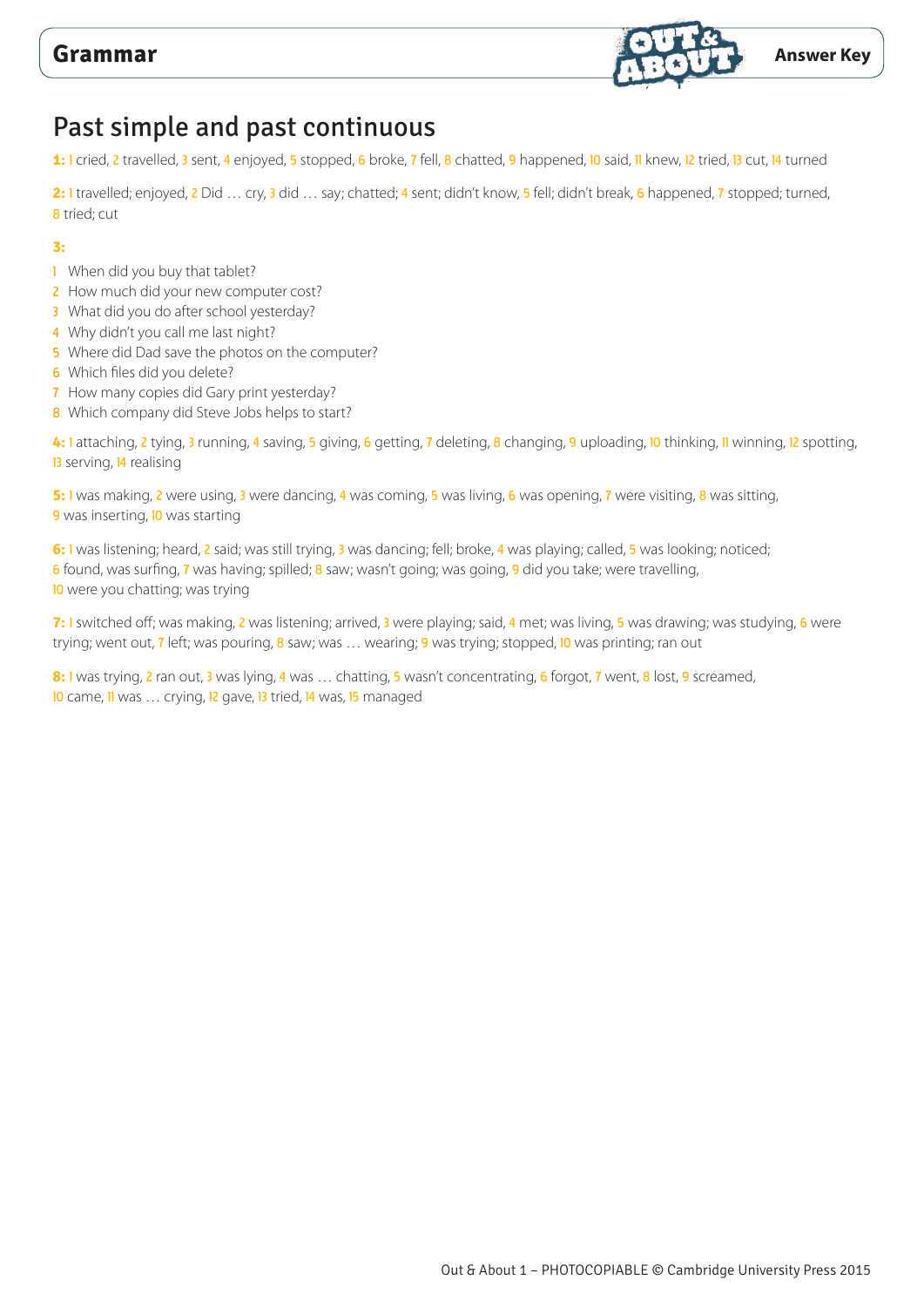

# Present perfect and past perfect

**1:** 1 hated 2 made 3 spoken 4 drawn 5 called 6 chosen 7 won 8 told 9 kept 10 given 11 paid 12 come 13 walked 14 thrown

**2:** 1 has … wanted, 2 haven't stopped, 3 Have … seen, 4 has scored, 5 has … bought, 6 have … done, 7 have taught, 8 have ... been, 9 haven't passed, 10 has fallen

**3:** 1 since, 2 for, 3 since, 4 for, 5 since, 6 since, 7 for, 8 for, 9 since, 10 since

**4:** 1 ever, 2 just, 3 yet, 4 already, 5 never, 6 already, 7 ever, 8 yet

**5:** 1 hadn't won, 2 had … been, 3 had called, 4 had heard, 5 had … thought, 6 had … been, 7 had … refused, 8 had … drunk, 9 had lost

### **6:**

- 1 I don't think I've ever tried surfing.
- 2 I had never heard such an inspiring story.
- **3** Have you asked your parents yet?
- 4 He had already seen the film twice.
- 5 I've just finished reading the most amazing book.
- 6 Had you already studied English before you came here?
- 7 I don't think he has finished yet.
- 8 Have you ever seen the film *Titanic*?

# Perfect and simple tenses

**1:** 1 Have … heard, 2 's been, 3 forgot, 4 Has … gone, 5 go, 6 lives, 7 's been, 8 've … wanted, 9 went, 10 didn't go, 11 had, 12 Did ... pass, 13 failed, 14 started, 15 has ... got 16 've ... improved, 17 's, 18 've been

2: 1 made, 2 threatened, 3 accepted, 4 had always dreamed/dreamt, 5 had been, 6 won, 7 collected, 8 promised, 9 had finished, 10 worked, 11 set, 12 has ... helped, 13 has kept, 14 want, 15 have been, 16 didn't want, 17 realise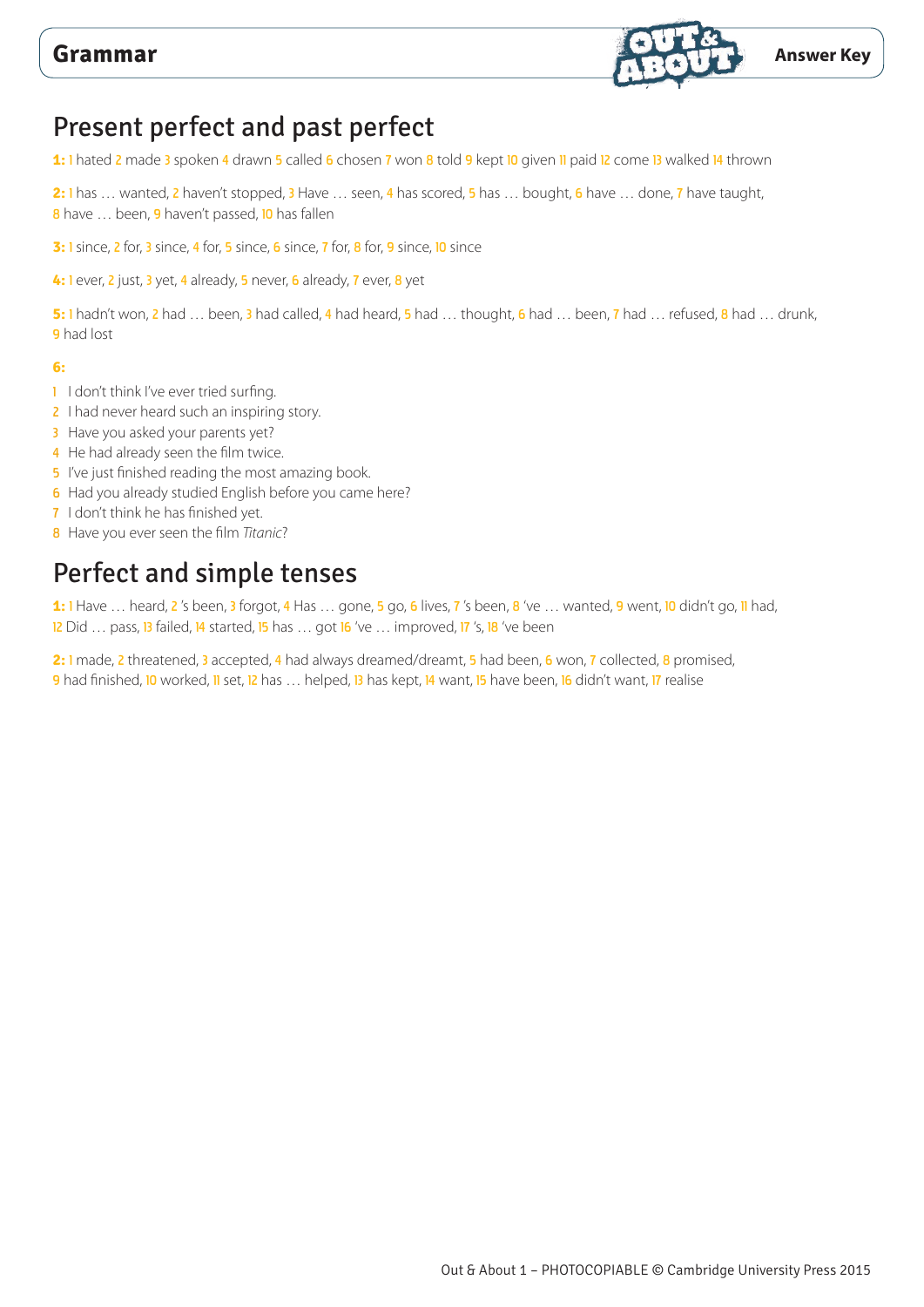

## Modals

### **1:** 1 C, 2 G, 3 F, 4 D, 5 H, 6 E, 7 A, 8 B

2: 1 can, 2 haven't been able to, 3 couldn't, 4 were able to, 5 be able to, 6 Could you, 7 was able to, 8 hadn't been able to

### **3:**

- 1 I really have to tidy my bedroom.
- 2 Does Derek have to take the school bus?
- 3 Why did you have to go to your cousin's house yesterday?
- 4 Do you think we'll have to study hard next year?
- 5 It's our secret so you mustn't tell anyone.
- 6 Do you have to pay to get into the museum?
- 7 You mustn't forget to take your keys before you go out.
- 8 You don't have to tell me now, you can tell me later.
- 9 If you came with us, you wouldn't have to take the train.
- 10 My sister had to get up early every morning last week.

### **4:**

- 1 I can't see the television. Can you sit down, please.
- 2 Mark **doesn't** have to call me if he doesn't want to.
- 3 If I was rich, I would **be able to** buy lots of cool things.
- 4 When you're in Bilbao, you **ought to** visit the Guggenheim Museum.
- 5 I'm sorry I **won't be able** to go to your party on Friday.
- 6 Students **must always** hand in their homework on time.
- 7 The police were called and they **were able to** catch the thieves.
- 8 I'm sorry but you **mustn't** smoke here.

**5:** 1 shouldn't, 2 must, 3 can't, 4 mustn't, 5 don't have to, 6 couldn't, 7 ought to/should, 8 haven't been able to, 9 had to, 10 mustn't

**6:** 1 should watch, 2 have to complete; mustn't use, 3 have to / must cut down, 4 shouldn't listen to, 5 could / couldn't ride, 6 can tell, 7 have to write down, 8 able to remember

**7:** 1 can, 2 had to, 3 mustn't, 4 won't be able to, 5 had to, 6 can, 7 will be able to, 8 would have to, 9 had to, 10 should, 11 was able to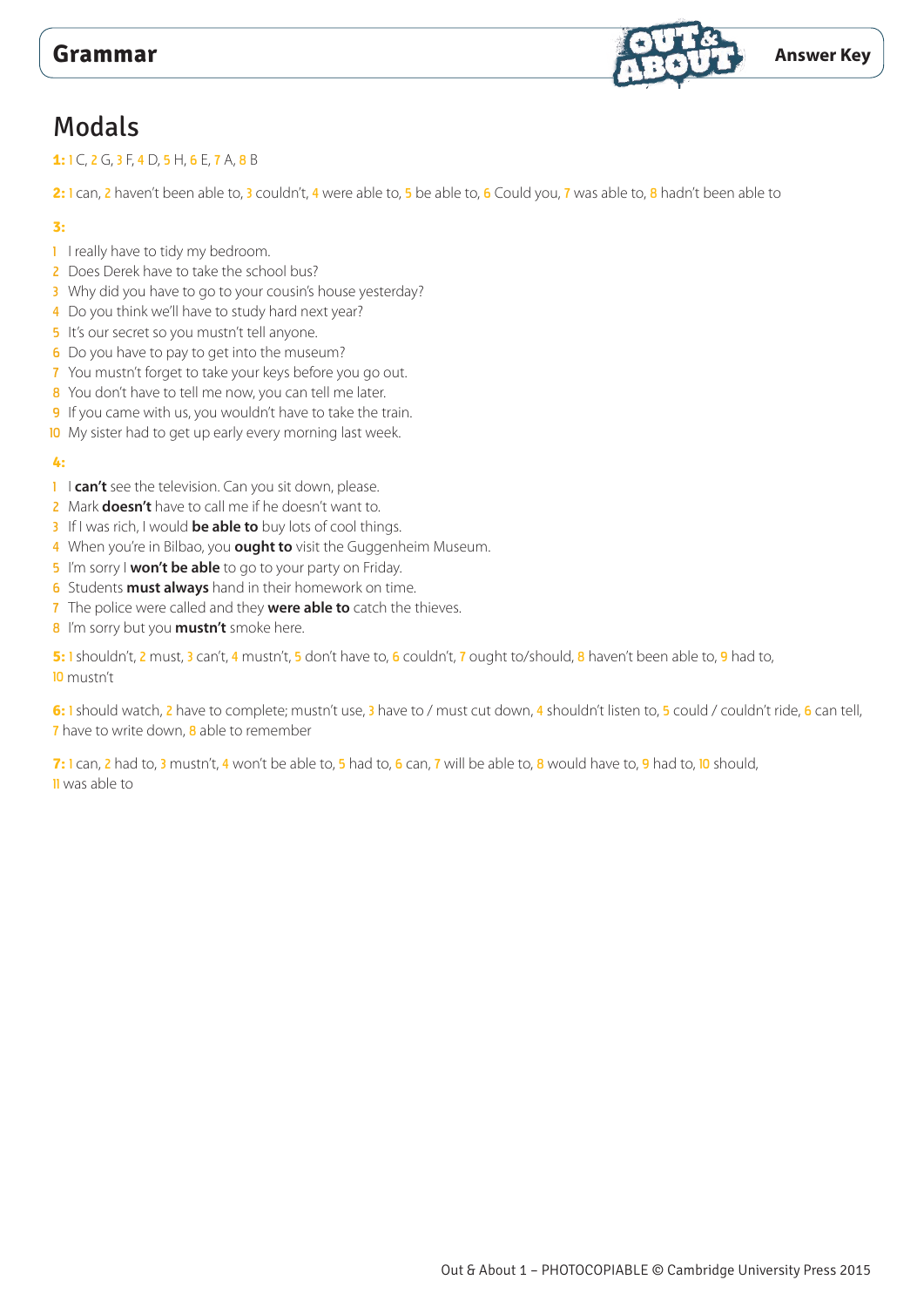

# Relative clauses

- **1**
- 1 d
- $2<sub>b</sub>$
- 3 f
- 4 a
- 5 c
- $6 \alpha$

## **2**

Sara Carbonero, (a) is a sports journalist on *Telecinco* and *Cuatro*. She also presents news about the Spanish league on *Premium Calcio* (c).

Sara left university before graduating. In 2004, (d) she got the chance to do work experience at *Radio Marca*, and hasn't looked back. Sara first made the news around the world, in South Africa (e). British newspapers suggested her presence on the pitch before the game had distracted Spain's captain, Real Madrid goalkeeper, Iker Casillas. Sara (b) appeared on front pages again only a few weeks later. An emotional Casillas (f) kissed her on live national TV.

### **3**

- 1 She's the actress who played Mikage in Kitchen.
- 2 They interviewed a man who had climbed Everest.
- 3 Robert Pattison, who plays Edward in the Twilight films, visited our school last week.
- 4 What's the name of the song that they play at the end of the film?
- 5 Last night, at the cinema I saw the girl who lives next door with her friends.

### **4**

- 1 whose
- 2 who / that
- 3 where
- 4 which / that
- 5 when

### **5**

The relative pronoun can be omitted in sentences 4 and 5.

### **6**

- 1 The bank that I use is in financial trouble.
- 2 Police have closed the website where you could get more information.
- 3 Many young people who can't find work are moving abroad.
- 4 The new laws, which are very unpopular, will affect us all.
- 5 A new factory is opening in the town, which is very good news.

### **7**

- 1 A friend of mine, who is a trade union member, helped organise the strike.
- 2 They are protesting against the spending cuts, which they feel are unfair.
- 3 She met an interesting old man who had gone to Germany to find work in the 70s.
- 4 The animal rights group, whose members are all vegetarian, have planned a demonstration.
- 5 The riots, which had started in the city centre, spread to residential areas.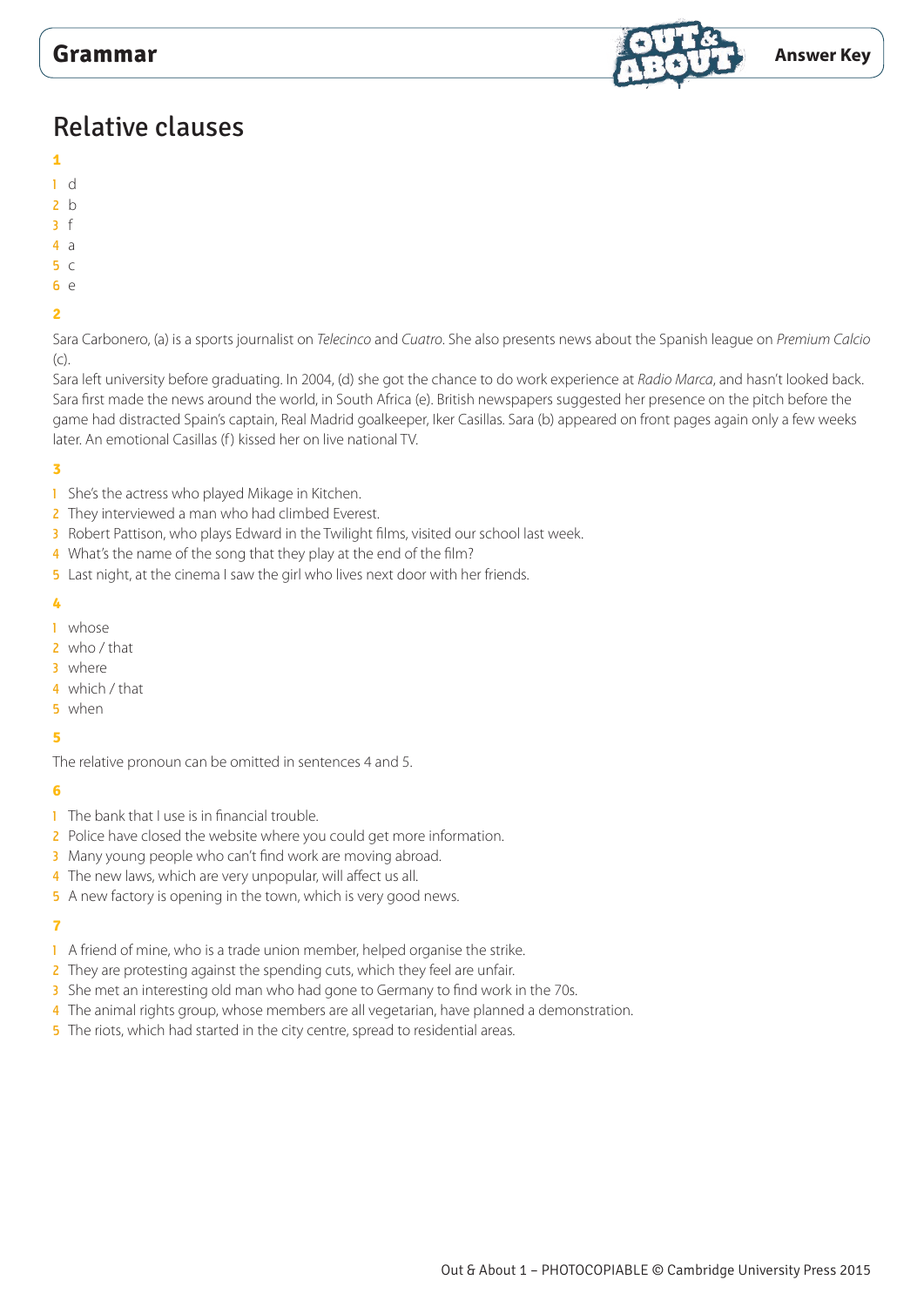

# The future

## **1:**

1 C 2 F 3 A 4 E 5 D 6 B 7 C 8 D

### **2:**

- 1 will give
- 2 'll call
- 3 Are you going out
- 4 are you going to do
- 5 'll turn
- 6 'll still be
- 7 're not going to lose
- 8 leaves

## **3:**

- 1 ... students will have ...
- 2 Are you going to play ...
- 3 … is going to snow …
- 4 ... we are meeting / we are going to meet ...
- 5 … goes on …
- 6 … is getting …
- 7 I think I'll read ...
- 8 I'll go ...

### **4:**

1 PR 2 PL 3 PL 4 PR 5 PL 6 PL 7 PR 8 PR

**5:**

- 1 have finished
- 2 be playing
- 3 be waiting
- 4 have been
- **5** have taken
- **6** be doing
- 7 have got
- 8 be having

### **6:**

- 1 'll … go
- 2 leaves
- 3 'll have finished
- 4 'm going to study
- 5 're having/'re going to have
- 6 Will … answer
- 7 will be getting
- 8 are ... going to do

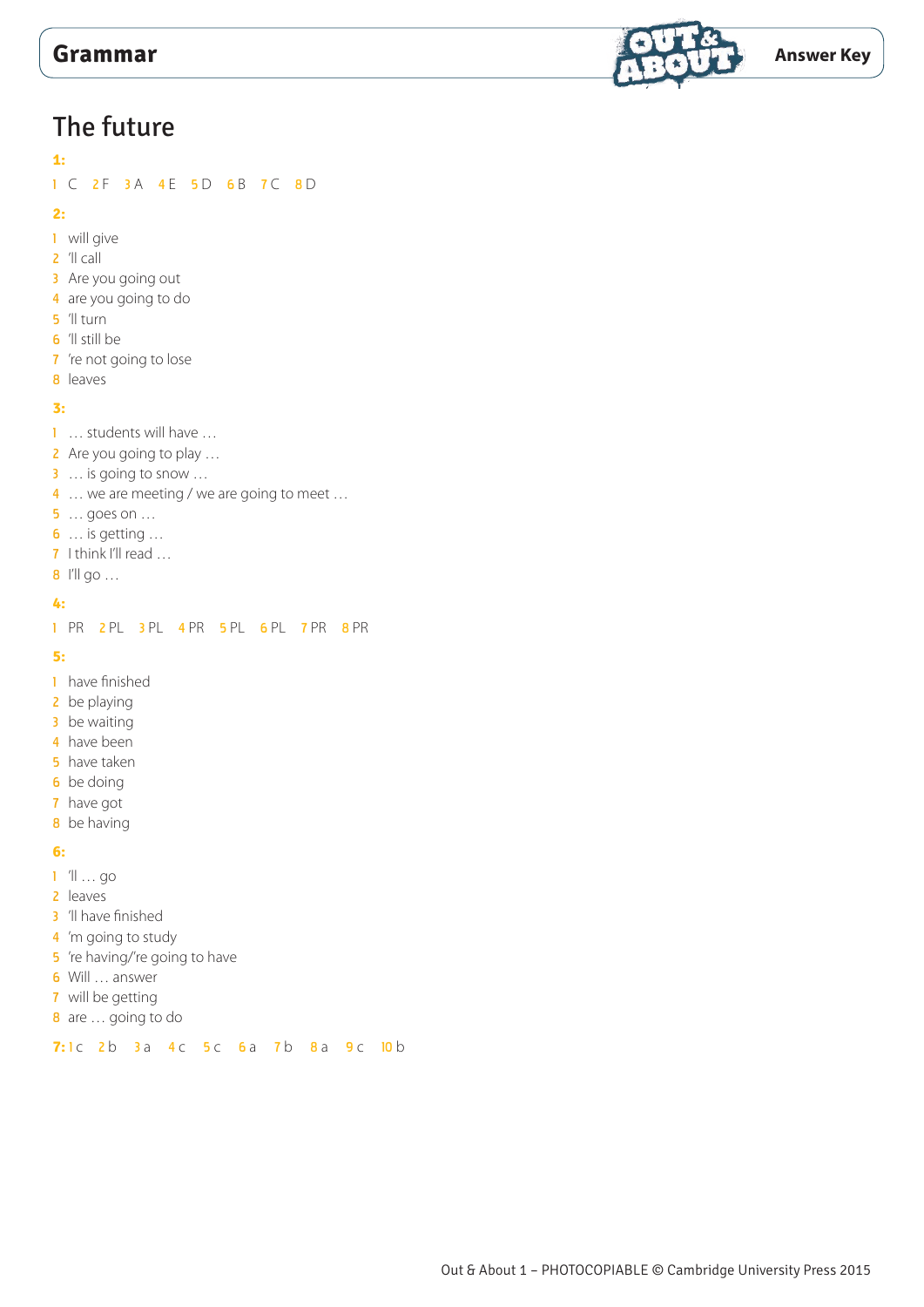

# Reported speech

### 

- 1 said you were washing
- 2 she told me she didn't like
- said you would go out
- 4 said you had been
- 5 told me she could swim
- said you didn't have to go

### 

- 1 He asked her to go snowboarding with him next week.
- 2 The instructor asked me if I had ever been scuba-diving before.
- 3 The examiner told us to stop writing and out down our pens.
- Yesterday, I asked you whether you had some walking boots I could borrow and you said yes.
- 5 Alex and Laura asked if we needed any help, but we stupidly said we didn't need any.

| $\overline{\mathbf{3}}$ |                                 |     |                |    |    |                |            |            |
|-------------------------|---------------------------------|-----|----------------|----|----|----------------|------------|------------|
|                         | $1\,c$                          | 2 d | 3 <sub>g</sub> | 4a | 5f | 6 <sub>b</sub> | <b>7</b> h | <b>8</b> e |
| $\frac{1}{2}$           |                                 |     |                |    |    |                |            |            |
|                         | 1 apologised to                 |     |                |    |    |                |            |            |
|                         | 2 warned him not to stand       |     |                |    |    |                |            |            |
|                         | 3 advised drinking              |     |                |    |    |                |            |            |
|                         | 4 ordered her to clean          |     |                |    |    |                |            |            |
|                         | 5 denied eating                 |     |                |    |    |                |            |            |
|                         | 6 suggested going rollerblading |     |                |    |    |                |            |            |
|                         | 7 recommended watching          |     |                |    |    |                |            |            |

reminded us

### 

- 1 Miki said (that) they were watching the X-Factor right then, so he could only talk for a minute.
- 2 Pilar's dad told me that she had gone to the cinema, but he would tell her to call me later.
- 3 Nacho said that he had heard of the film, but he hadn't expected it to be so good.
- My aunt said that they wouldn't be able to come to the party but (that) they hoped we would have a great night.
- Lucia told me that she had seen the new Spiderman film when they were flying to New York a few weeks previously.
- 6 My cousin told me that they were going to my brother's concert and they were looking forward to seeing me there.

### 

- 1 Rocio told us to meet her outside the cinema.
- 2 Juan asked if I'd like to go to the concert with him.
- correct
- correct
- 5 Silvia asked if I could lend her the DVD.
- Zara ordered them to leave the party.

### 

- apologised
- 2 admitted
- claimed
- accused
- threatened
- warned
- promised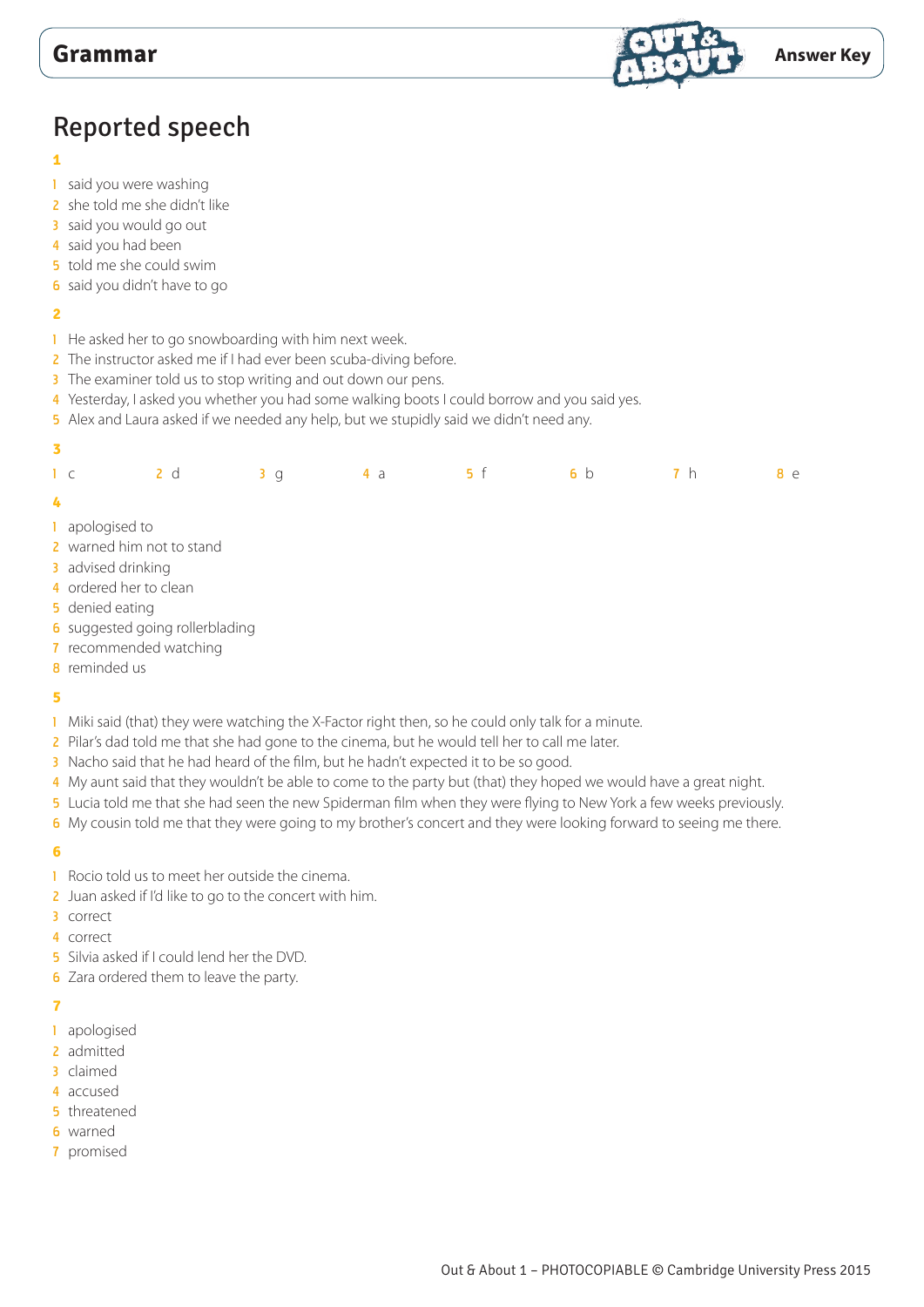

## **Conditionals**

**1:** 1 1st 2 0 3 3rd 4 1st 5 3rd 6 0 7 2nd 8 2nd

2: 1 go 2 would 3 don't want 4 hadn't given 5 'll go 6 didn't

### **3:**

- 1 forget; rains
- 2 don't drink; get
- 3 won't be; splash out
- 4 look after; 'll buy
- 5 had; 'd take
- 6 had; would … take
- 7 would have believed; hadn't told
- 8 had seen; would have spoken

### **4:**

1 would have taken 2 will tell 3 had known 4 write 5 asked 6 'll try on

### **5:**

- 1 We'll go out for dinner on Friday unless Ben doesn't get back from his trip on time.
- 2 We'll go to the beach tomorrow provided my mum lends me her car.
- 3 I'll be allowed to go to the party as long as I do all my homework.
- 4 I'll speak to you in English on condition that you speak to me in Spanish.

### **6:**

- 1 As long you take a taxi, **you'll be** at the airport at **II** o'clock.
- 2 If **you press** this button, the engine starts.
- 3 **I'll take** a photo of you if you put that hat on.
- 4 If you concentrated on your homework, it **wouldn't take** you so long. If you concentrate on your homework, it won't take you so long.
- 5 Will you do it by yourself if **I show** you how to do it?
- 6 If I don't have a snack in the morning, I **get** hungry before lunch.
- 7 If you had looked after your school bag, it wouldn't **have broken**.
- 8 You'd feel better **if** you took more exercise. You won't feel better unless you take more exercise.

### **7:**

- 1 If teenagers shake hands in my country, they are considered very formal.
- 2 If you'd told me earlier, I would have been able to help you.
- 3 If Sarah went away to France for a year, Rob would forget about her.
- 4 If you eat crisps now, you won't eat your dinner later.
- 5 Greg would be your best man if you asked him.
- 6 They would have broken up sooner If Anna hadn't covered up the affair.

### **8:**

- 1 been able to fix my computer if he hadn't been an expert.
- 2 stop interrupting me, I won't be able to finish this.
- 3 make dinner if you buy the food.
- 4 speak French if I lived in France.
- 5 been really busy, I would have called you.
- 6 had studied (more), I would have passed my exams.
- 7 you tomorrow if you were free.